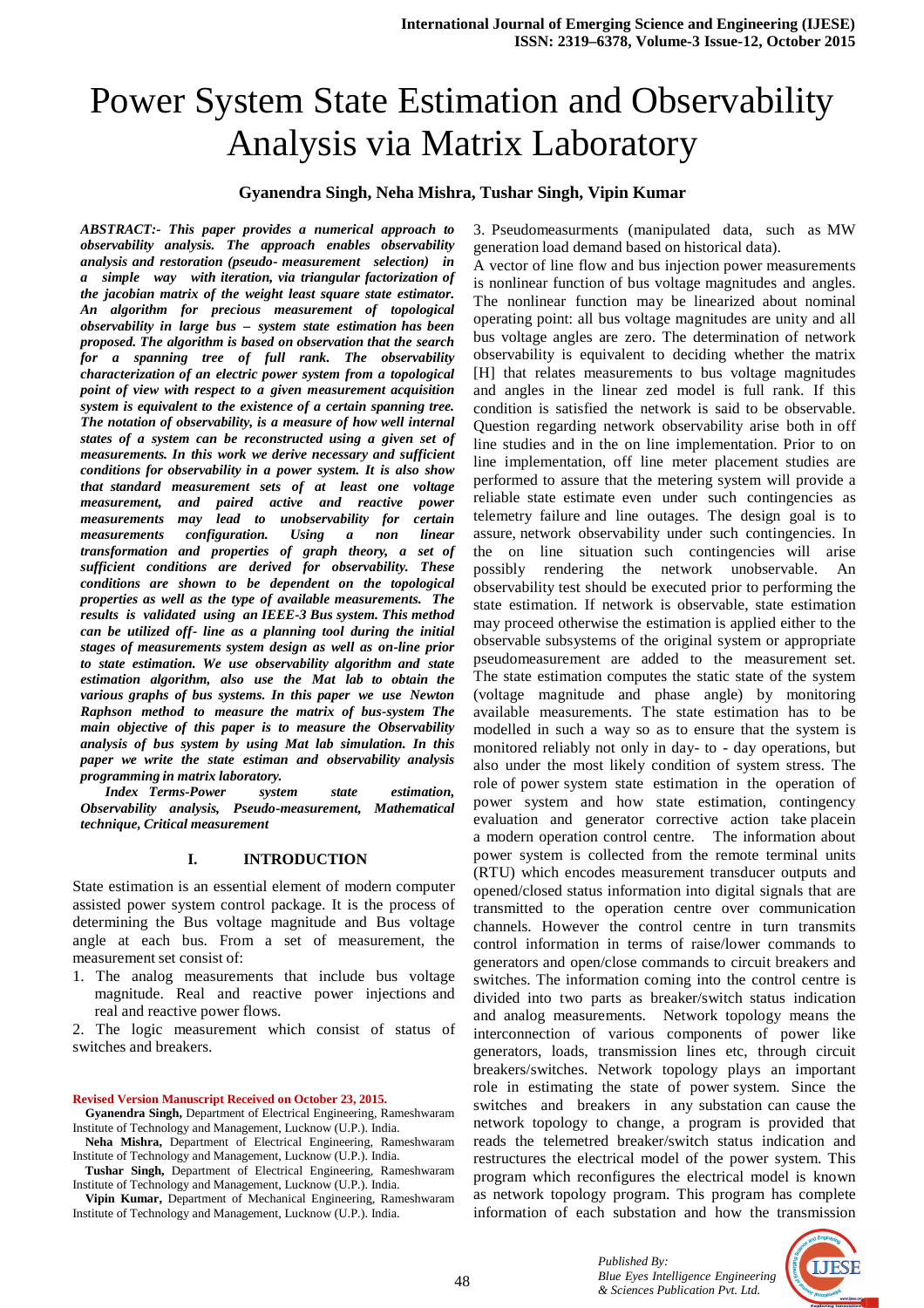lines are connected to the substation. The commonly available measurements for state estimation are power flows, voltage magnitudes, and power injections. For state estimation the measurements are collected using supervisory control and data acquisition (SC CADA). SCADA measurements are not free from errors. The errors can be in the form of noise in measurements, bad measurements, and wrong circuit connection information (more often called topology information).

State estimation involves following major functions:

- 1. Topology processing: this function involves obtaining the model of the system based on status of the circuit breaker, tap positions of transformers, parameters of transmission lines, etc.
- 2. Observability analysis: this function involves checking if the available SCADA measurements are sufficient to find the state of the system. If the SCADA measurements
- 3. State estimation: this function obtains the best estimate of the system state using the SCADA measurements and the topology information.
- 4. Bad data processing: this function checks for the possible bad measurements. If any bad m measurements are detected; they are removed from the measurement set, and the state estimation is repeated again. Block diagram of state estimation is s shown below:

In the state estimation model we use the measurement set. As for computing the estimate, the method that has received wide acceptance is the iterative method.

### *1.1 OBSERVABILITY ANALYSIS*

In the modern times Power system control and dispatch centeres are equipped with supervisory (control and data acquisition) systems. It is possible to consider the operation of such a control system in two steps:

1. Raw information is processed in real time by a digital computer into a more useful form.

2. Control decisions are made from the processed information either by digital computer or by a human operator. .

The function of these centeres includes measurement and transmission of critical data to the control center by telemetry and monitoring for alarm, and display system for the benefit of operating personnel.

The quantities that are normally measured and monitored in power system network are the injected power or power flows over the lines. From these some of the quantities of interest have to be calculated for several reasons listed below.

1. It is very difficult or nearly impossible to measure some quantities like voltage angle difference.

2. Metering and communication equipment is costly and hence the number of meters should be reduced a much as possible.

3. A lost measurement can be simulated by calculating it.

Following question arise regarding power system state estimation:

1. Is there sufficient real time measurement to make state estimation possible?

2. If not which part or parts of the original system whose states can still be estimated (known as observable islands) with the available measurements?

3. How to estimate the states of these observable islands?



symbolic, topological, hybrid, numerical which are shown the structure of the observability.



#### **STURCTURE OF OBSERVABILITY**

The main consideration in this paper that operations of computer center, through this we operate the condition of observability and state estimation is easily explain.

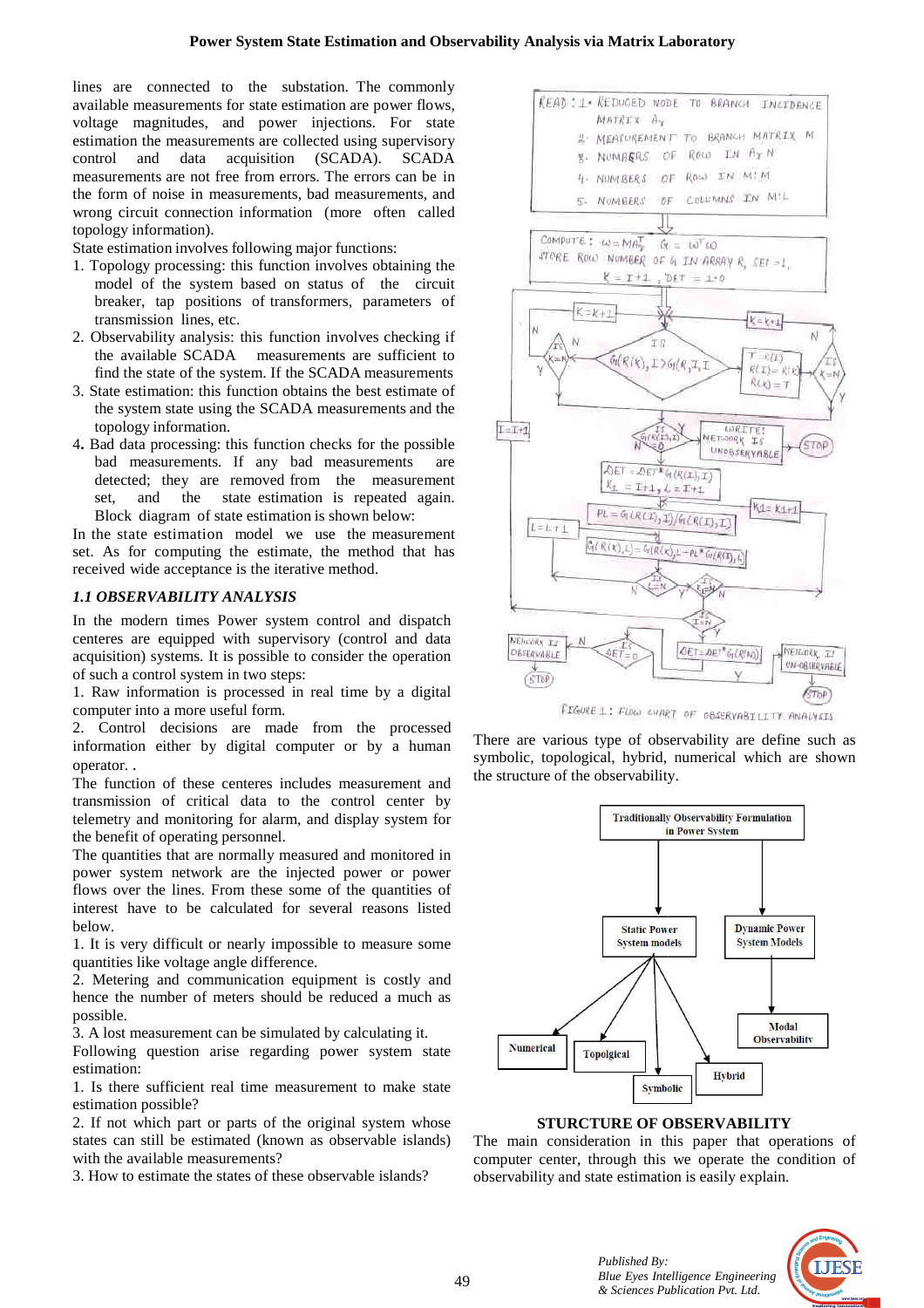

here is that the state estimation is run repeatedly and is better that the state vector always has the state of the system in the previous state as the initial value rather than using a flat start for every run. Predication is very useful tool as it gives the operator a rough estimate of the one state estimation step in the future. For state estimation flow chart is shown:

**ISSN: 2319–6378, Volume 6378, Volume-3 Issue-12, October 2015** 

**International Journal of Emerging Science and Engineering (IJESE)** 

## **II. TEST AND RESULT**

Weighting Matrix: To verify the efficiency of the proposed approach the algorithm presented in previous section was implemented under the matrix laboratory (MATLAB)

# *2.1 Test with the 3-bus system bus*



# *1.2. TOPOLOGICALAND NUMERICAL OBSERVABILITY*

Monticelli& Felix have defined topological observability as: **Theorem1:** If a power system is observable w.r.t. measurement set M, t heir exist a spanning tree of the network graph which is an observable tree.

**Theorem2:** A spanning tree is an observable Spanning tree if and only if it is possible to assign a measurement to each one of the treebranches such That no two branches are associated same measure.

**Theorem3:**A spanning tree is that tree which is incident to every bus of the network. if the coefficient matrix H in iterative solution of the state estimation becomes less than full rank then system is numerically unobservable.

# *1.3 FLOW CHART OF WLS STATE ESTIMATION PROCESS ALGORITHM:*

The state estimation computes the static state of the system (voltage magnitude and phase angle) by monitoring the available measurement. The state estimation has to be modeled in such a way so ensure that system is monitored reliably not only in day to day operation but also under the most likely condition of system stress. State estimation is vital part of power system operation as it is ofen the starting point for many applications. But in its implementation an important challenge is the increasing size and complexity of the power system. This method has been fundamental for other algorithms and the majority of the state estimators will efined topological observability as:<br>
er system is observable w.r.t.<br>
heir exist a spanning tree of the<br>
n observable tree.<br>
tree is an observable Spanning tree<br>
le to assign a measurement to each<br>
such That no two branche

Both observability and state estimation is applied on above network. This example is taken from reference (1).

# **INPUT DATA FOR STATE ESTIMATION:**

Number of nodes  $N = 3$ Vector of initial bus voltage 1.05  $V = 1.00$ 1.00 Vector of initial bus angle 0 Delta 0  $\Omega$ Admittance Matrix: 133.3 33.3 100  $Y = 100 83.3 50$ 100 50 150 Admittance (angle in radians): -1.5707963 1.5707963 1.5707963 THETA= 1.5707963 -1.5707963 1.5707963 1.5707963 1.5707963 -1.5707963 Weighting Matrix: 3 0 0  $W_p = W_0 = 0.5$  0 0 0 2 Measured real power: .12  $P_m = .21$ 1.5707963 1.5707963 1.5707963<br>FHETA= 1.5707963 -1.5707963<br>..5707963 1.5707963 -1.5707963

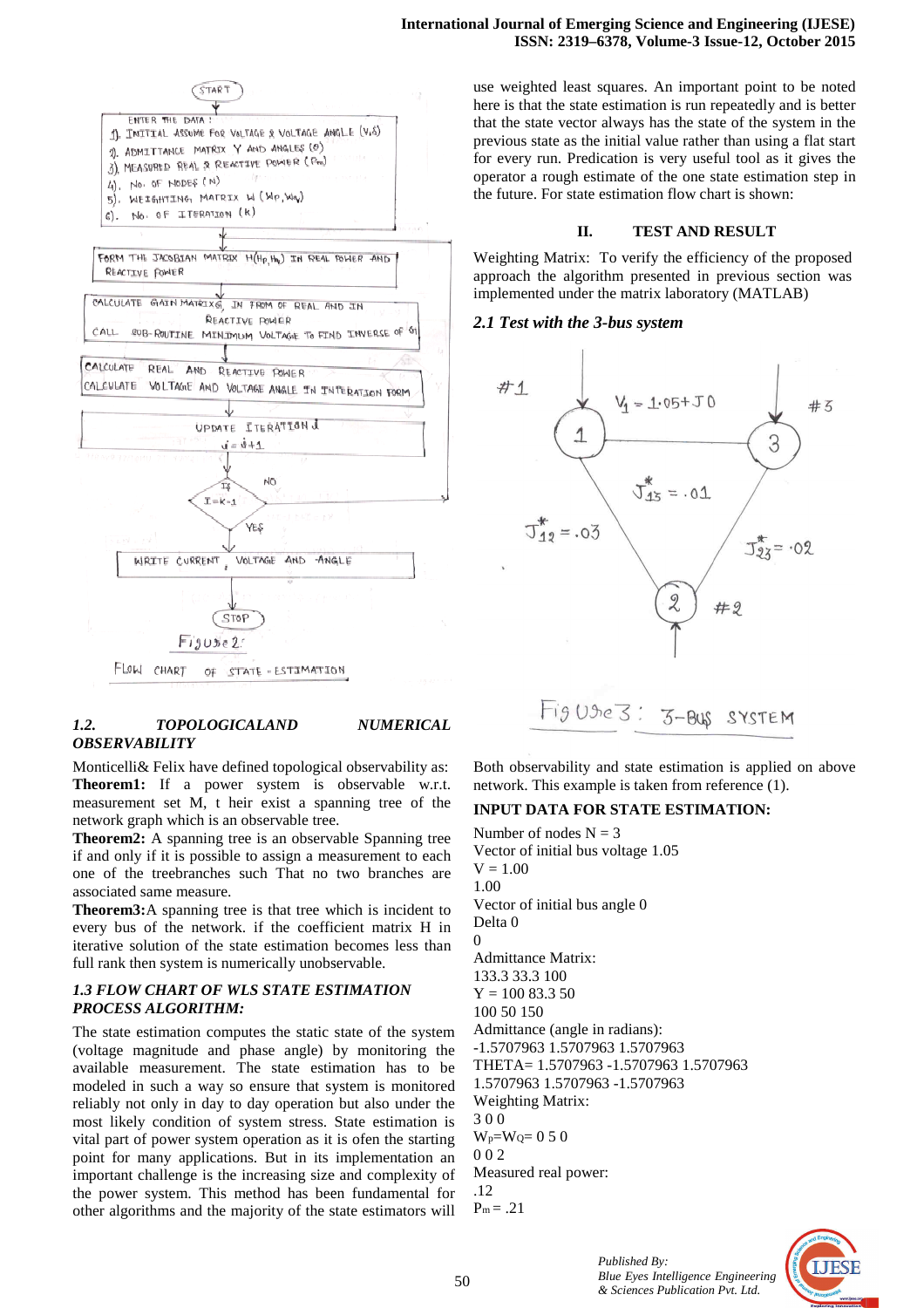0 -1 1];

-.30 MW (100 MVA BASE) Measured reactive power: -.24  $Q_m = -.24$ -.50 MVAR (100 MVA BASE)

# **INPUT DATA FOR OBSERVABILITY**

Reducednode to branch incidence matrix

$$
A_{r-1} = 1 - 0
$$
  
0 -1 1

Measurement to branch incidence matrix:  $M = 0 -11$ 

-1 0 -1

If we remove measurement (1) and (2) network is not observable.



#### **Figure 4:Unobservablegraphof3 bussystem**

With all three measurements available at nodes. The network is found to be observable and state -. Estimation results are shown in table A. Now removing one measurement at node (1) the network is still observable and state estimation result in table B. After removing measurement (1) the matrix Ar and M are:

 $A = 1 1 0$ 0 -1 1

 $M = 0 - 1$  1

 $-1$  0  $-1$ 

If we remove measurement (1)  $\&(2)$  the network is Unobservable.

Calculating the injected power P at node (1) that all Three measurements are available on the basis of Estimated result:

 $P1 = 1103055$ 

| $Error = 8%$ |          |                                   |    |  |                |
|--------------|----------|-----------------------------------|----|--|----------------|
|              |          |                                   |    |  | TABLE-A        |
| <b>KK</b>    |          | $D2 \quad D3 \quad V2$            |    |  | V <sup>3</sup> |
| $1 -$        |          | .0471 0.0149 0.0154 1.0512 1.0471 |    |  |                |
| $2 -$        |          | .00135.00145.1.0511.04726         |    |  |                |
| $3 -$        |          | .00135.00145.1.0511.04726         |    |  |                |
| 4 -          |          | .00135.00145.1.0511.04726         |    |  |                |
| $5 -$        |          | .00135.00145.1.0511.04726         |    |  |                |
| $6 -$        |          | .00135.00145 1.0511 1.04726       |    |  |                |
| $7 -$        |          | .00135.00145.1.0511.1.0472        |    |  |                |
|              |          |                                   |    |  | TABLE-B        |
|              | KK D2 D3 |                                   | V2 |  |                |

1 -.00164 .00148 1.051 1.0470 2 -.00149 .00131 1.051 1.04715 3 -.00149 .00139 1.0510 1.04719 4 -.00149 .00131 1.0510 1.04715 5 -.00149 .00139 1.0510 1.0471 6 -.00149 .00139 1.0510 1.04715 7 -.00149 .00131 1.0510 1.04715 Where: KK = NO. OF ITERATIONS D2 = VOLTAGE ANGLE AT BUS 2 (RADIANS) D3 = VOLTAGE ANGLE AT BUS 3 (RADIANS) V2 = VOLTAGE MAGNITUDE AT BUS 2 (pu) V3 = VOLTAGE MAGNITUDE AT BUS 3 (pu) The value of injected power at node [1] when only two measurements are available: P1=0900124 pu  $Error = 24%$ From the Result it is clear that redundant measurement

improves the accuracy of state estimation but metering cost also increases.

#### **OBSERVABILITY ANALYSIS PROGRAM**   $Ar = [ 1 1 0;$

 $M = [0 -1 1;$ -1 0 -1]; W=M\*Ar'; G=W'\*W;  $z=size(G);$  $p=z(1);$ %  $x1 = size(Ar)$ ;  $x1 = size(Ar)$ ;  $N=x1(1);$ %% row  $x2 = size(M);$  $M1 = x2(1)$ ; %%row  $L1=x2(2)$ ; % column DET=1.00; for  $j=1:N$  $R(i)=i$ ; end for  $i=1:N-1$ for  $k=i+1:N$  $if((abs(G(R(k),i)))>(abs(G(R(i),i))))$  $T=R(i);$  $R(i)=R(k);$  $R(k)=T$ ; else continue; end end  $u1(i)=G(R(i),i);$  $if((G(R(i),i)) == 0)$ disp('Network is Unobservable') break; else  $DEF = DET*G(R(i), i);$ end for  $k1=i+1, N;$  $PL=G(R(k1),i)/G(R(i),i);$ for  $L=i+1$ , N  $G(R(k1),L)=G(R(k1),L)-PL*G(R(i),L);$ end end end DET=DET\*G(R(N));

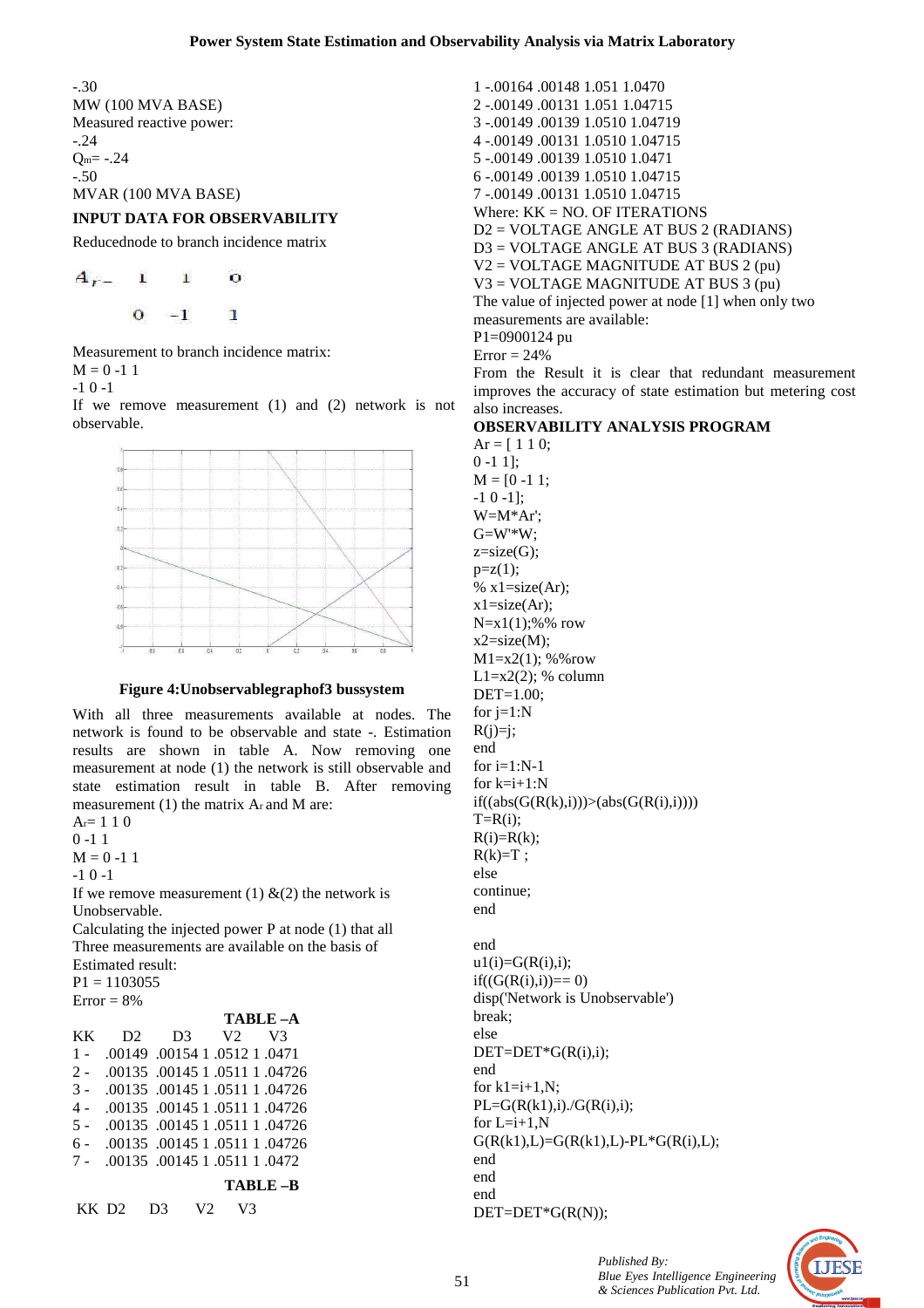$if(G(R(i), i) \sim = 0)$  $if(abs(DET)=0)$ disp('Network is Unobservable') else disp('Network is observable') end end  $q1=size(Ar);$  $q2=size(M);$  $k1=q1(1);$  $k2 = q2(1);$  $k11=q1(2)$ ;  $k22=q2(2);$  $k=min(k1, k2);$ for  $i=1:k$ for  $j=1:k$  $Ar1(i,j)=Ar(i,j);$  $M1(i,j)=M(i,j);$ end end plot(Ar1,M1)  $axis([-1 1 -1 1])$ grid on



# **Figure 5: Unobservable graph of 3 Bus System STATE ESTIMATION PROGRAM**

 $n=3$ v=[1.05;1.00;1.00] delta= [0;0;0] y= [133.3 33.3 100;33.3 83.3 50;100 50 150] theta=[-1.5707963 1.5707963 1.5707963;1.5707963 1.5707963 1.5707963;1.5707963 1.5707963, -1.5707963] wp=[3 0 0;0 5 0;0 0 2] wq=wp mp=[0.12;0.21; -0.30] mq=[-0.24;-0.24;0.5] for  $i=1:n$ for  $l=2:n$  $if(i \sim=1)$  $hp(i,l-1)=v(i)*v(l)*y(i,l)*sin(theta(i,l)-delta(i)+theta(a(l));$  $hq(i,l-1)=v(i)*y(i,l)*sin(theta(i,l)+delta(i)-delta(i));$ % h=[hp  $0;0$  hq]; % w=[wp 0;0 wq]; else psum=0; qsum=0; for  $j=1:n$  $if(i \sim = j)$ 

 $b=-v(i)*v(i)*y(i,j)*sin(theta(i,j)+delta(i)-delta(i));$  $c=v(i)*y(i,j)*sin(theta(i,j)+delta(i)-delta(i));$ psum=psum+b; qsum=qsum+c; end end  $hp(i,l-1)=psum;$ hq(i,l-1)=qsum+2\*v(i)\*y(i,i)\*sin(theta(i,i)); end end end gp=hp'\*wp\*hp; gq=hq'\*wq\*hq;  $gp1=inv(gp);$  $gq1=inv(gq);$ pp=gp1\*hp'\*wp; qq=gq1\*hq'\*wq; for  $i=1:n$ sump=0; sumq=0; for  $l=1:n$  $xp=v(i)*v(1)*y(i,l)*cos(theta(i,l)+delta(i)-delta(i))$ ;  $xq=v(i)*v(1)*y(i,l)*sin(theta(i,l)+delta(i)-delta(i))$ ; sump=sump+xp; sumq=sumq+xq; end  $p(i,1)=sump;$  $q(i,1)=sumq$ ; end for  $i=1:n$  $dp(i,1)=mp(i,1)-p(i,1);$  $dq(i,1)=mq(i,1)-q(i,1);$ end dd=pp\*dp; vv=qq\*dq; for  $i=1:n-1$  $delta(i+1)=delta(i+1)+dd(i,1);$  $v(i+1)=v(i+1)+vv(i,1);$ end delta v  $i=n$ 

**III. CONCLUSION**

In this paper technique based on numerical Technique is used to detect topological observability. The algorithm is tested to Selected bus system. In the state estimation Algorithm it is seen that when all three measurement are used error is 8%. After reducing One measurements network is still observer but error 24%. Thus one redundant Measurement increases the accuracy but Metering cost also increases. There should be optimal meter placement criteria. The benefits of state estimation is that it provides a consistent set of real time network data in the presence of Measurements errors and allows a low a mathematical approach to detect error when Measurements data are available. But error increases 24%. Thus one redundant measure increases the accuracy but Metering cost also increases. There should be optimal meter placement criteria. The benefits of state estimation is that it provides a consistent set of real time network data in the presence of Measurentserrors and allows a low a mathematical approach to detect error when redundant measurements data are